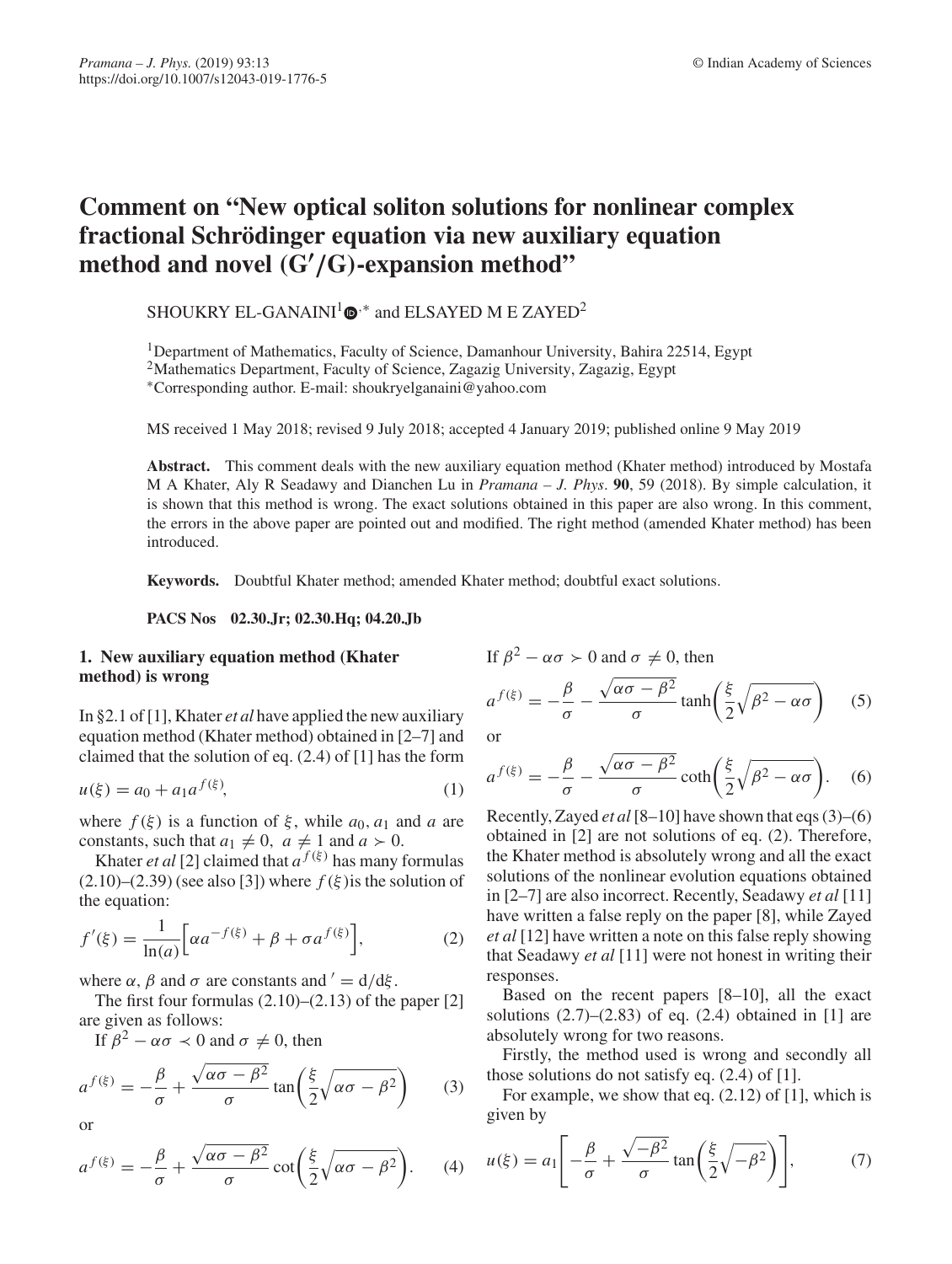is not a solution of eq. (2.4) obtained in [1], which is given by

$$
4\omega u^3 + 4(\varepsilon - \omega^2)u^2 + 6ku^2u' + k^2u'^2 - 2kuu'' = 0.
$$
\n(8)

With this aim, eq. (7) is differentiated twice with respect to  $\xi$ , and the following equations are obtained:

$$
u'(\xi) = -a_1 \frac{\beta^2}{2\sigma} \sec^2\left(\frac{\xi}{2} \sqrt{-\beta^2}\right)
$$
 (9)

and

$$
u''(\xi) = -\frac{a_1 \beta^2 \sqrt{-\beta^2}}{2\sigma} \left[ \tan\left(\frac{\xi}{2} \sqrt{-\beta^2}\right) + \tan^3\left(\frac{\xi}{2} \sqrt{-\beta^2}\right) \right].
$$
 (10)

Substituting  $(7)$ ,  $(9)$  and  $(10)$  into the LHS of eq.  $(8)$ , a non-zero value is obtained. This proves that eq. (7) is not a solution of eq. (8). Similarly, the remaining wrong eqs (2.7)–(2.83) obtained in [1] are not solutions of eq. (8).

In the next section, the right method (amended Khater method) is derived, which Khater *et al* [2] hoped to find, but failed.

### **2. Derivation of the right method (amended Khater method)**

Zhu [13] assumed that the solution of the nonlinear evolution equation has the form

$$
u(\xi) = \sum_{i=0}^{N} \alpha_i Q^i(\xi),
$$
 (11)

where  $\alpha_i$  are constants and *N* is the balance number to be determined, while  $Q(\xi)$  is the solution of the Riccati equation

$$
Q'(\xi) = r + pQ(\xi) + qQ^{2}(\xi),
$$
 (12)

where  $\xi = x - ct$ , and *r*, *p*, *q*, *c* are constants, such that  $q \neq 0$  and  $' = d/d\xi$ .

It is well known [13] that eq. (12) has 27 special solutions. The first four solutions are as follows:

(i) If  $p^2 - 4rq \prec 0$ ,  $pq \neq 0$ , or  $qr \neq 0$ , then

$$
Q(\xi) = -\frac{1}{2q} \left[ p - \sqrt{4rq - p^2} \tan\left(\frac{\xi}{2}\sqrt{4rq - p^2}\right) \right]
$$
(13)

or

$$
Q(\xi) = -\frac{1}{2q} \left[ p + \sqrt{4rq - p^2} \cot\left(\frac{\xi}{2}\sqrt{4rq - p^2}\right) \right].
$$
\n(14)

(ii) If 
$$
p^2 - 4rq > 0
$$
,  $pq \neq 0$ , or  $qr \neq 0$ , then  
\n
$$
Q(\xi) = -\frac{1}{2q} \left[ p + \sqrt{p^2 - 4rq} \tanh\left(\frac{\xi}{2}\sqrt{p^2 - 4rq}\right) \right]
$$
\n(15)

or

$$
Q(\xi) = -\frac{1}{2q} \left[ p + \sqrt{p^2 - v 4rq} \coth\left(\frac{\xi}{2} \sqrt{p^2 - 4rq}\right) \right].
$$
\n(16)

In order to derive the right method (amended Khater method), the following transformation is used:

$$
Q(\xi) = a^{f(\xi)},\tag{17}
$$

where  $f(\xi)$  is a new function of  $\xi$ ,  $a > 0$  and  $a \neq 1$ . Substituting  $(17)$  into  $(11)$  and  $(12)$  we get

$$
u(\xi) = \sum_{i=0}^{N} \alpha_i \left[ a^{f(\xi)} \right]^i,
$$
\n(18)

where  $f(\xi)$  is the solution of the equation

$$
f'(\xi) = \frac{1}{\ln(a)} \Big[ r a^{-f(\xi)} + p + q a^{f(\xi)} \Big].
$$
 (19)

From (13)–(16) we deduce that  $a^{f(\xi)}$  has the following corrected forms:

(iii) If  $p^2 - 4rq \lt 0$ ,  $pq \neq 0$  or  $qr \neq 0$ , then

$$
a^{f(\xi)} = -\frac{1}{2q} \left[ p - \sqrt{4rq - p^2} \tan\left(\frac{\xi}{2}\sqrt{4rq - p^2}\right) \right]
$$
(20)

or

$$
a^{f(\xi)} = -\frac{1}{2q} \left[ p + \sqrt{4rq - p^2} \cot\left(\frac{\xi}{2}\sqrt{4rq - p^2}\right) \right].
$$
\n(21)

(iv) If 
$$
p^2 - 4rq > 0
$$
,  $pq \neq 0$  or  $qr \neq 0$ , then

$$
a^{f(\xi)} = -\frac{1}{2q} \left[ p + \sqrt{p^2 - 4rq} \tanh\left(\frac{\xi}{2}\sqrt{p^2 - 4rq}\right) \right]
$$
(22)

or

$$
a^{f(\xi)} = -\frac{1}{2q} \left[ p + \sqrt{p^2 - 4rq} \coth\left(\frac{\xi}{2}\sqrt{p^2 - 4rq}\right) \right].
$$
\n(23)

Similarly, the other 23 formulas can be found for  $a^{f(\xi)}$ by using the other 23 solutions of eq. (12) listed in [13]